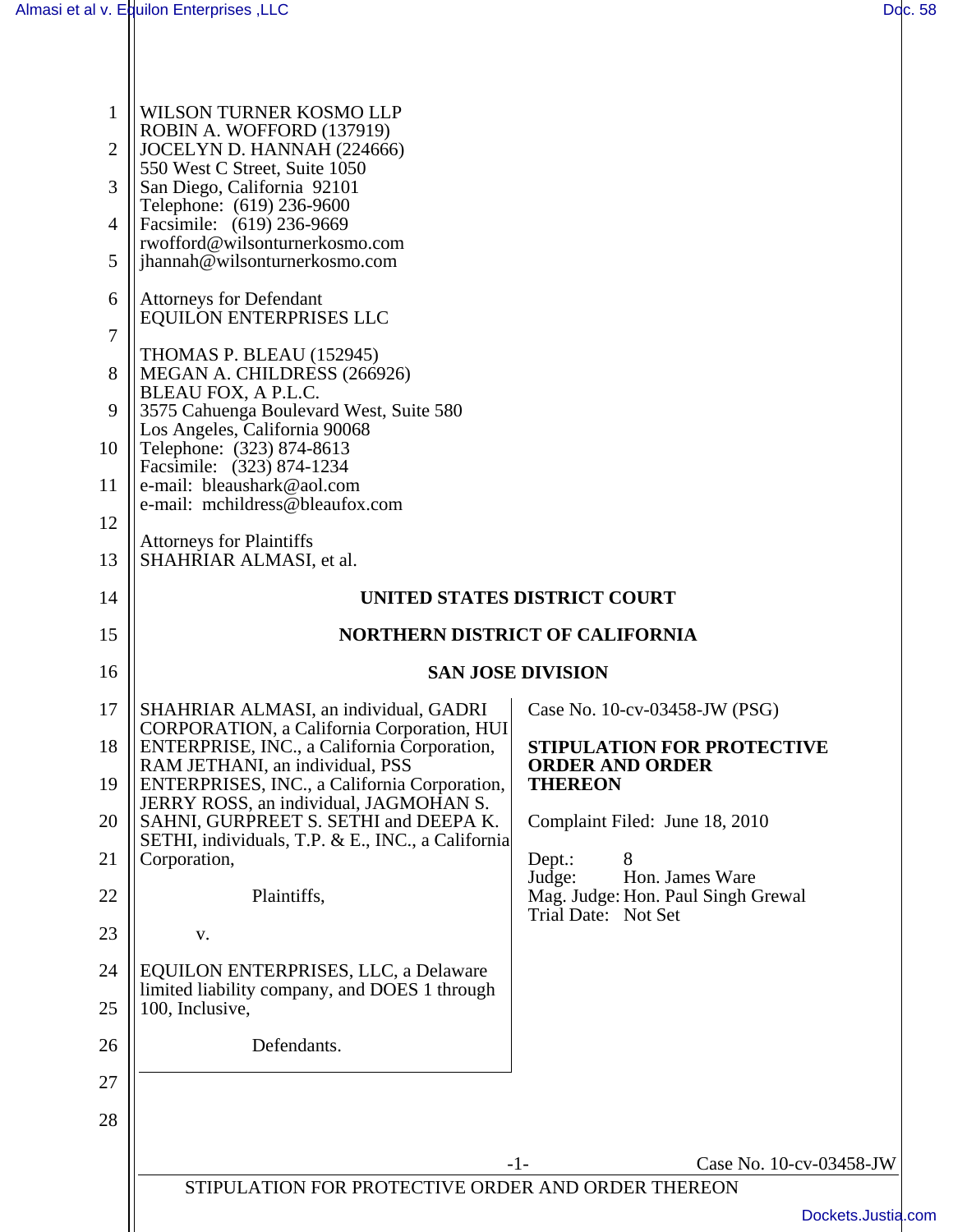Upon agreement of counsel for Defendant Equilon Enterprises, LLC, ("Equilon" or "Defendant") and Plaintiffs SHAHRIAR ALMASI, an individual, GADRI CORPORATION, a California Corporation, HUI ENTERPRISE, INC., a California Corporation, PSS ENTERPRISES, INC., a California Corporation, JERRY ROSS, an individual, JAGMOHAN S. SAHNI, GURPREET S. SETHI and DEEPA K. SETHI, individuals, T.P. & E., INC., a California Corporation, ("Plaintiffs"), and deeming it just and proper to do so, IT IS HEREBY ORDERED that:

7

1

 $\overline{2}$ 

3

4

5

6

## 1. PURPOSES AND LIMITATIONS

8 9 10 11 12 13 14 15 16 17 18 Disclosure and discovery activity in this action are likely to involve production of confidential, proprietary, or private information for which special protection from public disclosure and from use for any purpose other than prosecuting this litigation may be warranted. Accordingly, the parties hereby stipulate to and petition the court to enter the following Stipulated Protective Order. The parties acknowledge that this Order does not confer blanket protections on all disclosures or responses to discovery and that the protection it affords from public disclosure and use extends only to the limited information or items that are entitled to confidential treatment under the applicable legal principles. The parties further acknowledge, as set forth in Section 14.4, below, that this Stipulated Protective Order does not entitle them to file confidential information under seal; Civil Local Rule 79-5 sets forth the procedures that must be followed and the standards that will be applied when a party seeks permission from the court to file material under seal.

19

## 2. DEFINITIONS

20 21 2.1 Challenging Party: a Party or Non-Party that challenges the designation of information or items under this Order.

22 23 24 2.2 "CONFIDENTIAL" Information or Items: information (regardless of how it is generated, stored or maintained) or tangible things that qualify for protection under Federal Rule of Civil Procedure 26(c).

25 26 2.3 Counsel (without qualifier): Outside Counsel of Record and House Counsel (as well as their support staff).

27 28

-2- Case No. 10-cv-03458-JW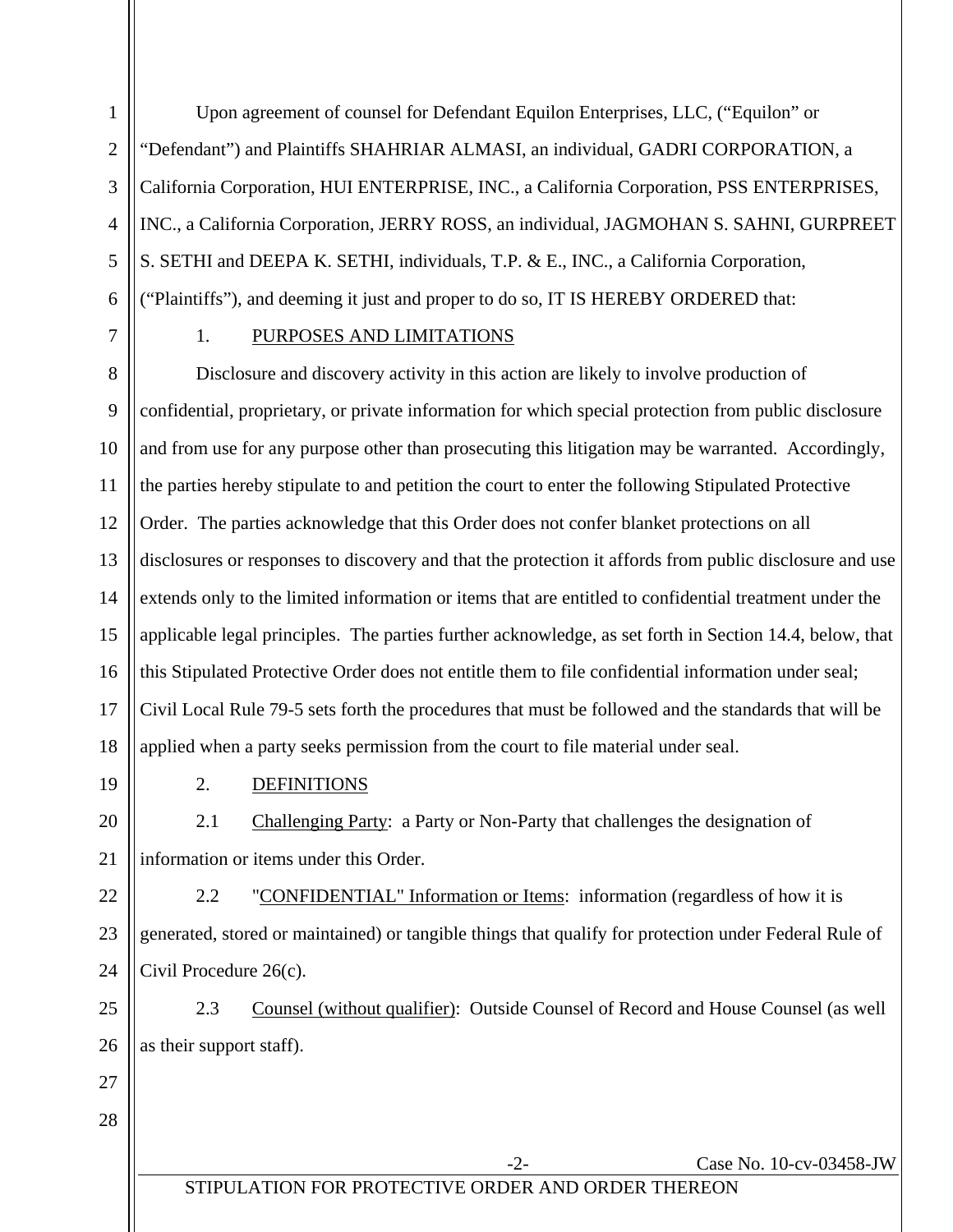1  $\mathfrak{D}$ 3 2.4 Designating Party: a Party or Non-Party that designates information or items that it produces in disclosures or in responses to discovery as "CONFIDENTIAL" or "HIGHLY CONFIDENTIAL — ATTORNEYS' EYES ONLY."

2.5 Disclosure or Discovery Material: all items or information, regardless of the medium or manner in which it is generated, stored, or maintained (including, among other things, testimony, transcripts, and tangible things), that are produced or generated in disclosures or responses to discovery in this matter.

8 9 10 11 12 2.6 Expert: a person with specialized knowledge or experience in a matter pertinent to the litigation who (1) has been retained by a Party or its counsel to serve as an expert witness or as a consultant in this action, (2) is not a past or current employee of a Party or of a Party's competitor, and (3) at the time of retention, is not anticipated to become an employee of a Party or of a Party's competitor.

13 14 15 16 2.7 "HIGHLY CONFIDENTIAL — ATTORNEYS'EYES ONLY" Information or Items: extremely sensitive "Confidential Information or Items," disclosure of which, to another Party or Non-Party would create a substantial risk of serious harm that could not be avoided by less restrictive means.

17 18 2.8 House Counsel: attorneys who are employees of a party to this action. House Counsel does not include Outside Counsel of Record or any other outside counsel.

19 20 2.9 Non-Party: any natural person, partnership, corporation, association, or other legal entity not named as a Party to this action.

21 22 23 2.10 Outside Counsel of Record: attorneys who are not employees of a party to this action but are retained to represent or advise a party to this action and have appeared in this action on behalf of that party or are affiliated with a law firm which has appeared on behalf of that party.

24 25 2.11 Party: any party to this action, including all of its officers, directors, employees, consultants, retained experts, and Outside Counsel of Record (and their support staffs).

26 27 2.12 Producing Party: a Party or Non-Party that produces Disclosure or Discovery Material in this action.

28

4

5

6

7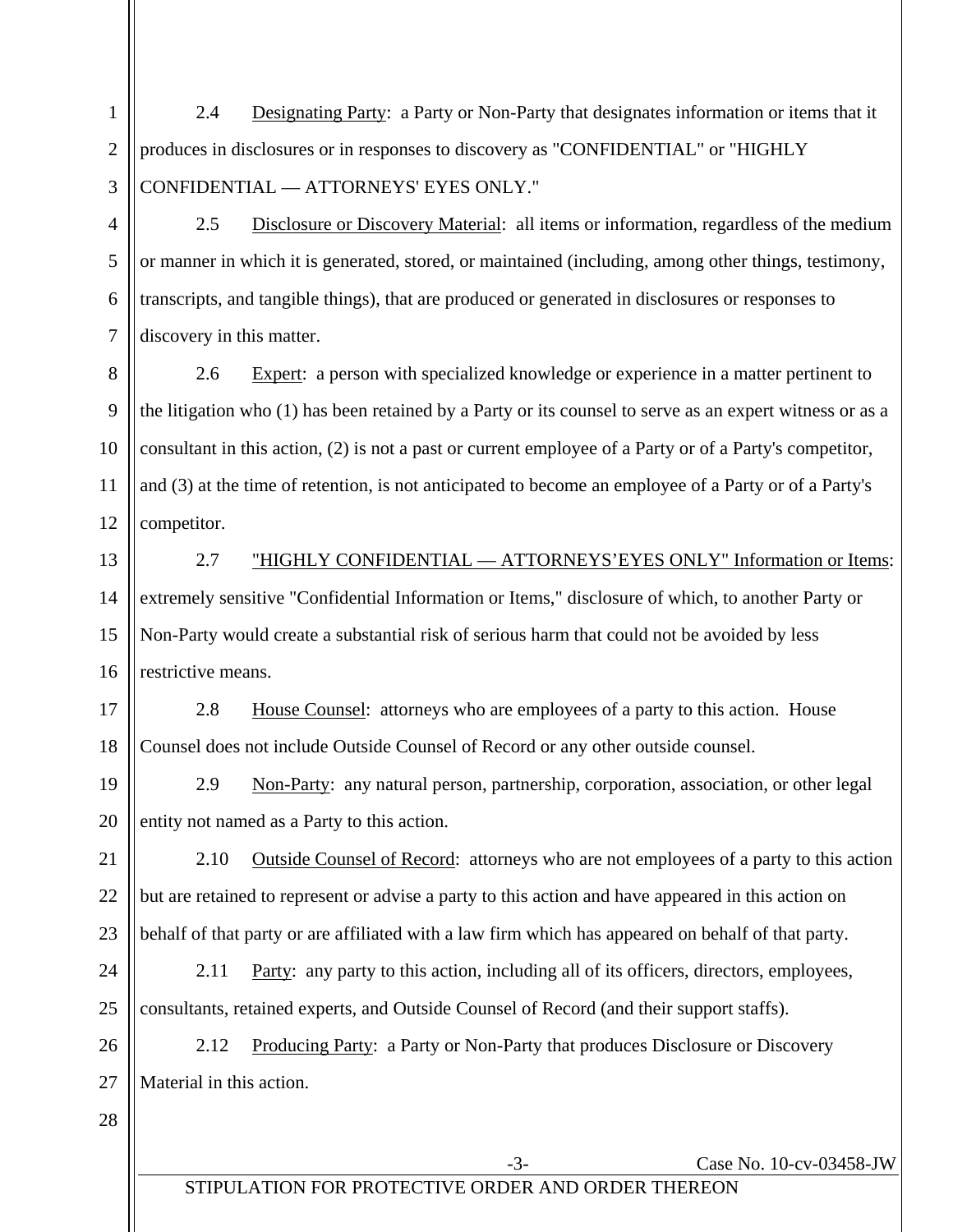2.13 Professional Vendors: persons or entities that provide litigation support services (e.g., photocopying, videotaping, translating, preparing exhibits or demonstrations, and organizing, storing, or retrieving data in any form or medium) and their employees and subcontractors.

2.14 Protected Material: any Disclosure or Discovery Material that is designated as "CONFIDENTIAL," or as "HIGHLY CONFIDENTIAL — ATTORNEYS' EYES ONLY."

2.15 Receiving Party: a Party that receives Disclosure or Discovery Material from a Producing Party.

3. SCOPE

9 10 11 12 13 14 15 16 17 18 19 20 The protections conferred by this Stipulation and Order cover not only Protected Material (as defined above), but also (1) any information copied or extracted from Protected Material; (2) all copies, excerpts, summaries, or compilations of Protected Material; and (3) any testimony, conversations, or presentations by Parties or their Counsel that might reveal Protected Material. However, the protections conferred by this Stipulation and Order do not cover the following information: (a) any information that is in the public domain at the time of disclosure to a Receiving Party or becomes part of the public domain after its disclosure to a Receiving Party as a result of publication not involving a violation of this Order, including becoming part of the public record through trial or otherwise; and (b) any information known to the Receiving Party prior to the disclosure or obtained by the Receiving Party after the disclosure from a source who obtained the information lawfully and under no obligation of confidentiality to the Designating Party. Any use of Protected Material at trial shall be governed by a separate agreement or order.

21

1

2

3

4

5

6

7

8

## 4. DURATION

22 23 24 25 26 27 Even after final disposition of this litigation, the confidentiality obligations imposed by this Order shall remain in effect until a Designating Party agrees otherwise in writing or a court order otherwise directs. Final disposition shall be deemed to be the later of (l) dismissal of all claims and defenses in this action, with or without prejudice; and (2) final judgment herein after the completion and exhaustion of all appeals, rehearings, remands, trials, or reviews of this action, including the time limits for filing any motions or applications for extension of time pursuant to applicable law.

28

-4- Case No. 10-cv-03458-JW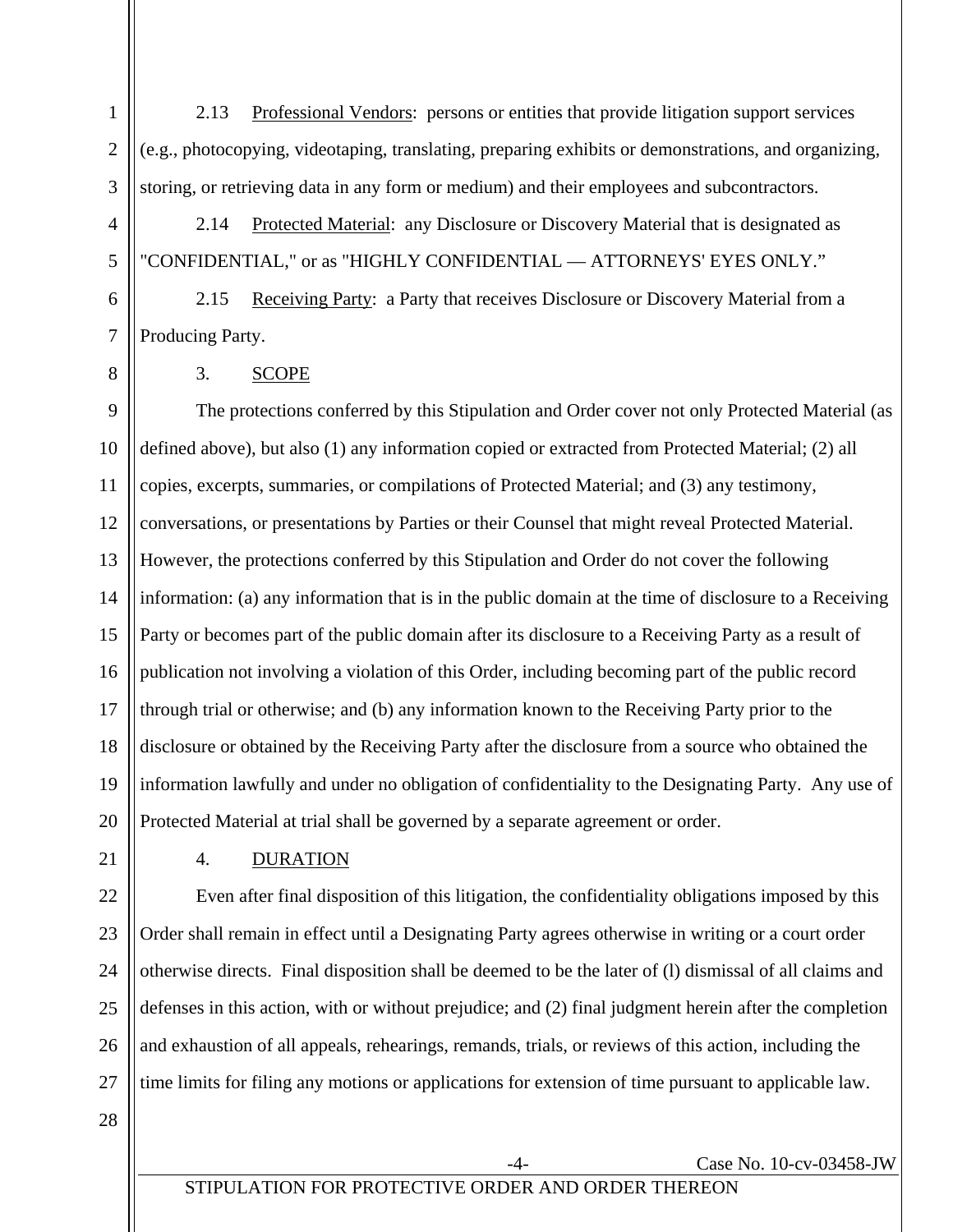1

2

3

4

5

6

7

8

## 5. DESIGNATING PROTECTED MATERIAL

5.1 Exercise of Restraint and Care in Designating Material for Protection.

Each Party or Non-Party that designates information or items for protection under this Order must take care to limit any such designation to specific material that qualifies under the appropriate standards. To the extent it is practical to do so, the Designating Party must designate for protection only those parts of material, documents, items, or oral or written communications that qualify — so that other portions of the material, documents, items, or communications for which protection is not warranted are not swept unjustifiably within the ambit of this Order.

9 10 11 12 Mass, indiscriminate, or routinized designations are prohibited. Designations that are shown to be clearly unjustified or that have been made for an improper purpose (e.g., to unnecessarily encumber or retard the case development process or to impose unnecessary expenses and burdens on other parties) expose the Designating Party to sanctions.

13 14 15 16 If it comes to a Designating Party's attention that information or items that it designated for protection do not qualify for protection at all or do not qualify for the level of protection initially asserted, that Designating Party must promptly notify all other parties that it is withdrawing the mistaken designation.

17 18 19 20 5.2 Manner and Timing of Designations. Except as otherwise provided in this Order (see, e.g., second paragraph of section 5.2(a) below), or as otherwise stipulated or ordered, Disclosure or Discovery Material that qualifies for protection under this Order must be clearly so designated before the material is disclosed or produced.

21

Designation in conformity with this Order requires:

22 23 24 25 26 27 28 (a) for information in documentary form (e.g., paper or electronic documents, but excluding transcripts of depositions or other pretrial or trial proceedings), that the Producing Party affix the legend "CONFIDENTIAL" or "HIGHLY CONFIDENTIAL — ATTORNEYS' EYES ONLY" to each page that contains protected material. If only a portion or portions of the material on a page qualifies for protection, the Producing Party also must clearly identify the protected portion(s) (e.g., by making appropriate markings in the margins) and must specify, for each portion, the level of protection being asserted.

-5- Case No. 10-cv-03458-JW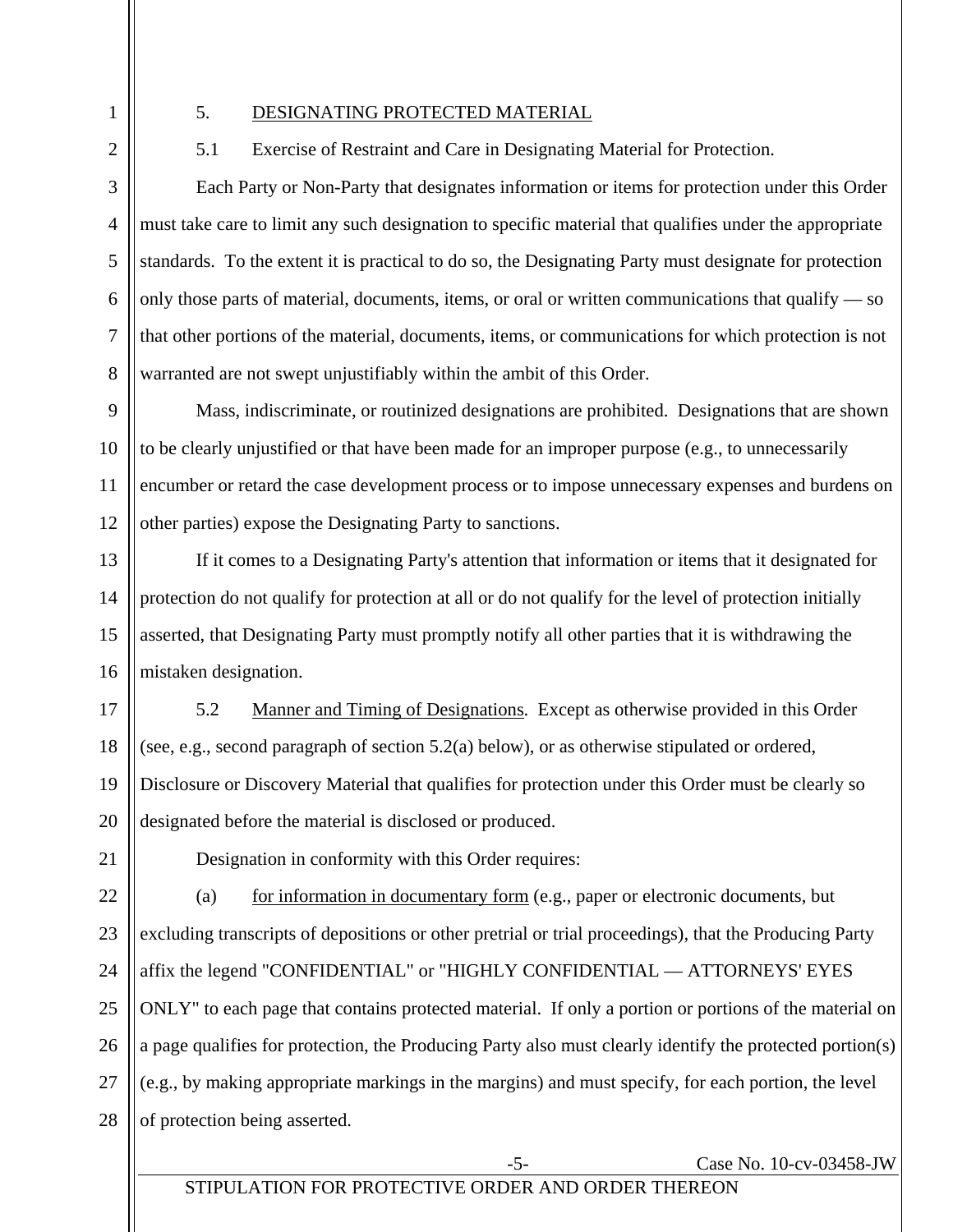1 2 3 4 5 6 7 8 9 10 11 12 A Party or Non-Party that makes original documents or materials available for inspection need not designate them for protection until after the inspecting Party has indicated which material it would like copied and produced. During the inspection and before the designation, all of the material made available for inspection shall be deemed "HIGHLY CONFIDENTIAL — ATTORNEYS' EYES ONLY." After the inspecting Party has identified the documents it wants copied and produced, the Producing Party must determine which documents, or portions thereof, qualify for protection under this Order. Then, before producing the specified documents, the. Producing Party must affix the appropriate legend ("CONFIDENTIAL" or "HIGHLY CONFIDENTIAL — ATTORNEYS' EYES ONLY" to each page that contains Protected Material. If only a portion or portions of the material on a page qualifies for protection, the Producing Party also must clearly identify the protected portion(s) (e.g., by making appropriate markings in the margins) and must specify, for each portion, the level of protection being asserted.

13 14 15 16 17 18 19 20 21 22 23 24 (b) for testimony given in deposition or in other pretrial or trial proceedings, that the Designating Party identify on the record, before the close of the deposition, hearing, or other proceeding, all protected testimony and specify the level of protection being asserted. When it is impractical to identify separately each portion of testimony that is entitled to protection and it appears that substantial portions of the testimony may qualify for protection, the Designating Party may invoke on the record (before the deposition, hearing, or other proceeding is concluded) a right to have up to 21 days to identify the specific portions of the testimony as to which protection is sought and to specify the level of protection being asserted. Only those portions of the testimony that are appropriately designated for protection within the 21 days shall be covered by the provisions of this Stipulated Protective Order. Alternatively, a Designating Party may specify, at the deposition or up to 21 days afterwards if that period is properly invoked, that the entire transcript shall be treated as "CONFIDENTIAL" or "HIGHLY CONFIDENTIAL —ATTORNEYS' EYES ONLY."

25 26 27 28 Parties shall give the other parties notice if they reasonably expect a deposition, hearing or other proceeding to include Protected Material so that the other parties can ensure that only authorized individuals who have signed the "Acknowledgment and Agreement to Be Bound" (Exhibit A) are present at those proceedings. The use of a document as an exhibit at a deposition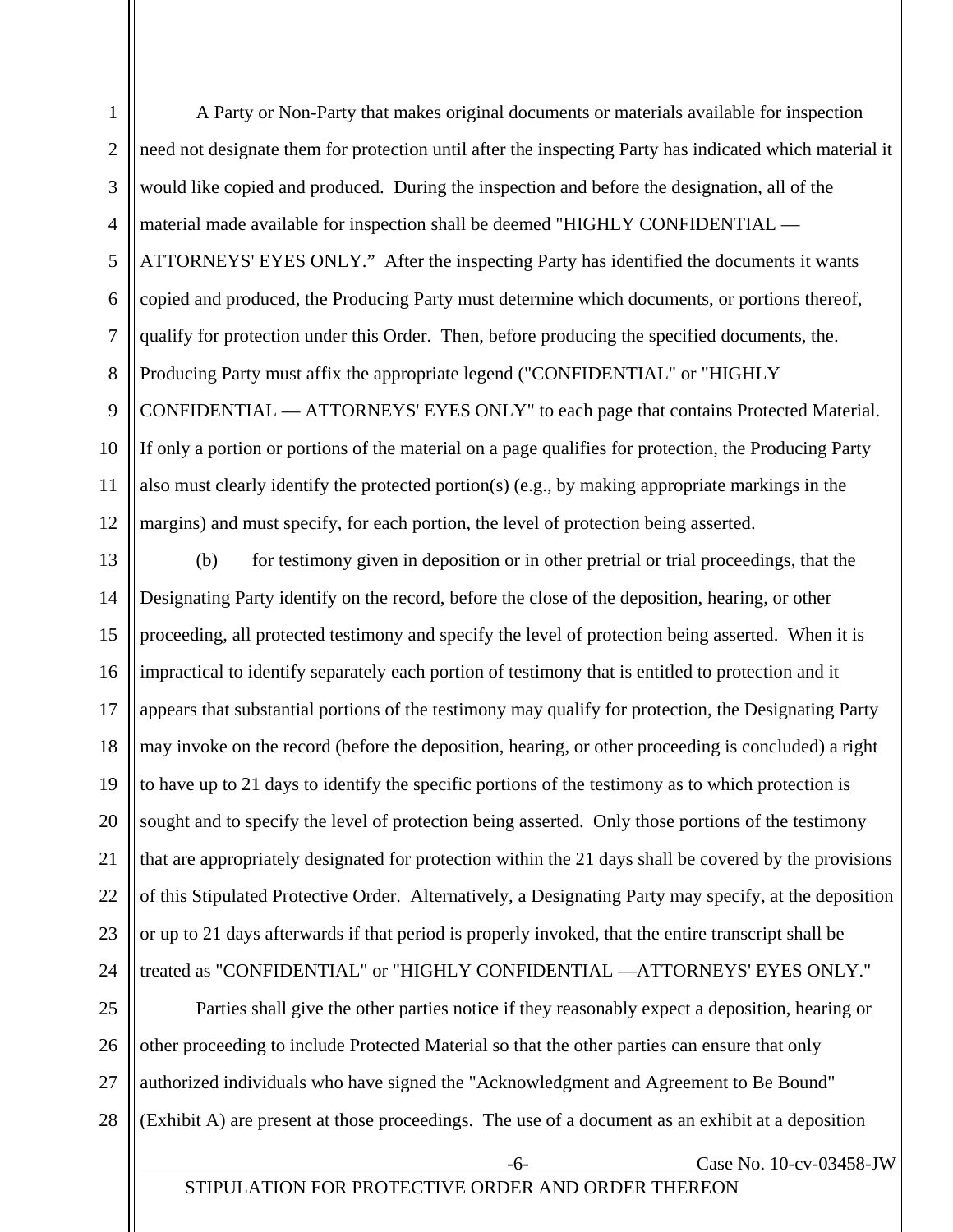shall not in any way affect its designation as "CONFIDENTIAL" or "HIGHLY CONFIDENTIAL — ATTORNEYS' EYES ONLY."

Transcripts containing Protected Material shall have an obvious legend on the title page that the transcript contains Protected Material, and the title page shall be followed by a list of all pages (including line numbers as appropriate) that have been designated as Protected Material and the level of protection being asserted by the Designating Party. The Designating Party shall inform the court reporter of these requirements. Any transcript that is prepared before the expiration of a 21-day period for designation shall be treated during that period as if it had been designated "HIGHLY CONFIDENTIAL — ATTORNEYS' EYES ONLY" in its entirety unless otherwise agreed. After the expiration of that period, the transcript shall be treated only as actually designated.

11 12 13 14 15 16 (c) for information produced in some form other than documentary and for any other tangible items, that the Producing Party affix in a prominent place on the exterior of the container or containers in which the information or item is stored the legend "CONFIDENTIAL" or "HIGHLY CONFIDENTIAL — ATTORNEYS' EYES ONLY." If only a portion or portions of the information or item warrant protection, the Producing Party, to the extent practicable, shall identify the protected portion(s) and specify the level of protection being asserted.

17 18 19 20 21 5.3 Inadvertent Failures to Designate. If timely corrected, an inadvertent failure to designate qualified information or items does not, standing alone, waive the Designating Party's right to secure protection under this Order for such material. Upon timely correction of a designation, the Receiving Party must make reasonable efforts to assure that the material is treated in accordance with the provisions of this Order.

22

1

2

3

4

5

6

7

8

9

10

## 6. CHALLENGING CONFIDENTIALITY DESIGNATIONS

23 24 25 26 27 28 6.1 Timing of Challenges. Any Party or Non-Party may challenge a designation of confidentiality at any time. Unless a prompt challenge to a Designating Party's confidentiality designation is necessary to avoid foreseeable, substantial unfairness, unnecessary economic burdens, or a significant disruption or delay of the litigation, a Party does not waive its right to challenge a confidentiality designation by electing not to mount a challenge promptly after the original designation is disclosed.

-7- Case No. 10-cv-03458-JW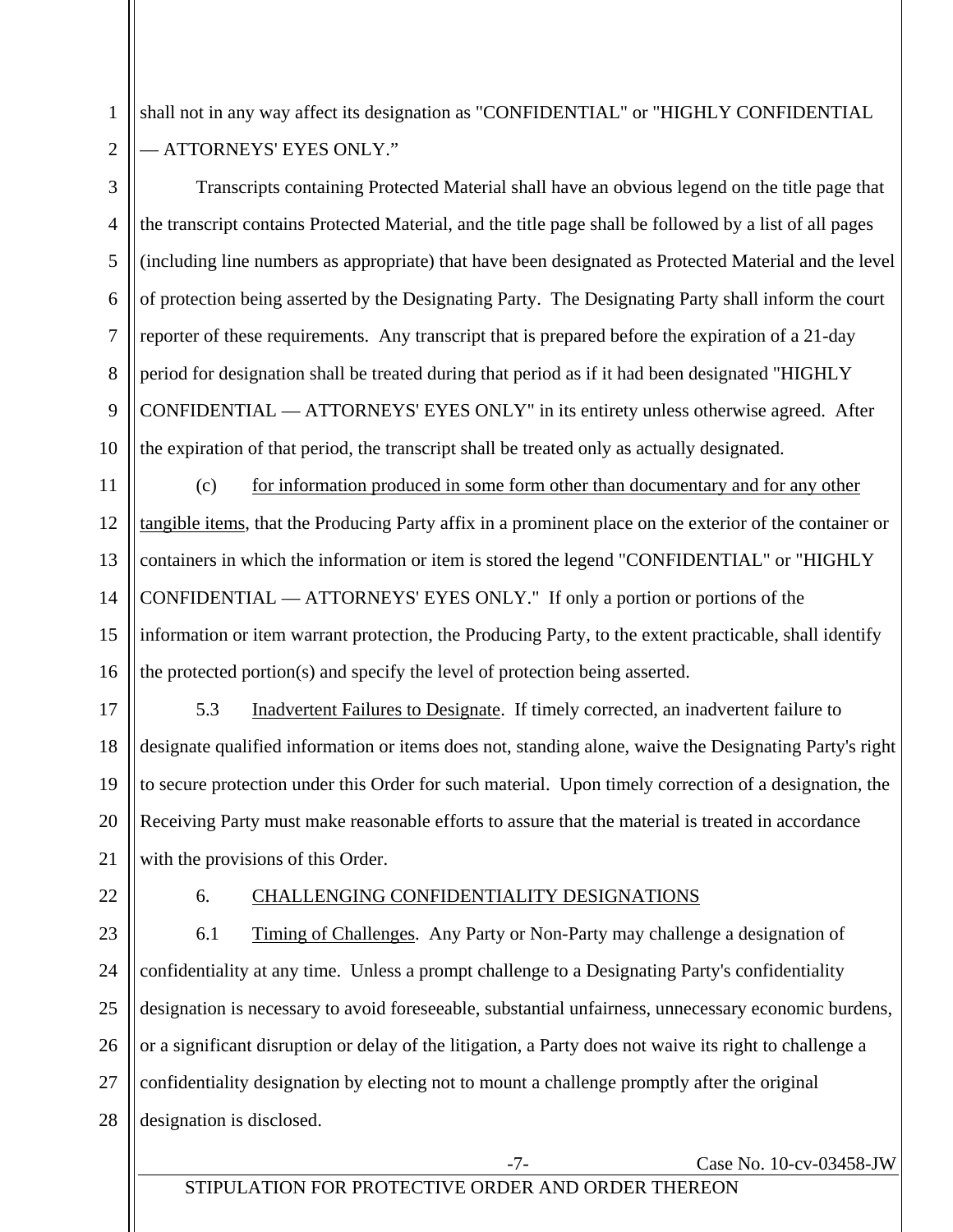1  $\overline{2}$ 3 4 5 6 7 8 9 10 11 12 13 6.2 Meet and Confer. The Challenging Party shall initiate the dispute resolution process by providing written notice of each designation it is challenging and describing the basis for each challenge. To avoid ambiguity as to whether a challenge has been made, the written notice must recite that the challenge to confidentiality is being made in accordance with this specific paragraph of the Protective Order. The parties shall attempt to resolve each challenge in good faith and must begin the process by conferring directly (in voice to voice dialogue; other forms of communication are not sufficient) within 14 days of the date of service of notice. In conferring, the Challenging Party must explain the basis for its belief that the confidentiality designation was not proper and must give the Designating Party an opportunity to review the designated material, to reconsider the circumstances, and, if no change in designation is offered, to explain the basis for the chosen designation. A Challenging Party may proceed to the next stage of the challenge process only if it has engaged in this meet and confer process first or establishes that the Designating Party is unwilling to participate in the meet and confer process in a timely manner.

14 15 16 17 18 19 20 21 22 23 24 25 6.3 Judicial Intervention. If the Parties cannot resolve a challenge without court intervention, the Designating Party shall file and serve a motion to retain confidentiality under Civil Local Rule 7 (and in compliance with Civil Local Rule 79-5, if applicable) within 21 days of the initial notice of challenge or within 14 days of the parties agreeing that the meet and confer process will not resolve their dispute, whichever is earlier.<sup>1</sup> Each such motion must be accompanied by a competent declaration affirming that the movant has complied with the meet and confer requirements imposed in the preceding paragraph. Failure by the Designating Party to make such a motion including the required declaration within 21 days (or 14 days, if applicable) shall automatically waive the confidentiality designation for each challenged designation. In addition, the Challenging Party may file a motion challenging a confidentiality designation at any time if there is good cause for doing so, including a challenge to the designation of a deposition transcript or any portions thereof. Any motion brought pursuant to this provision must be accompanied by a

26

<u>.</u>

- 
- 27

<sup>28</sup> <sup>1</sup> *Alternative*: It may be appropriate in certain circumstances for the parties to agree to shift the burden to move on the Challenging Party after a certain number of challenges are made to avoid an abuse of the process. The burden of persuasion would remain on the Designating Party.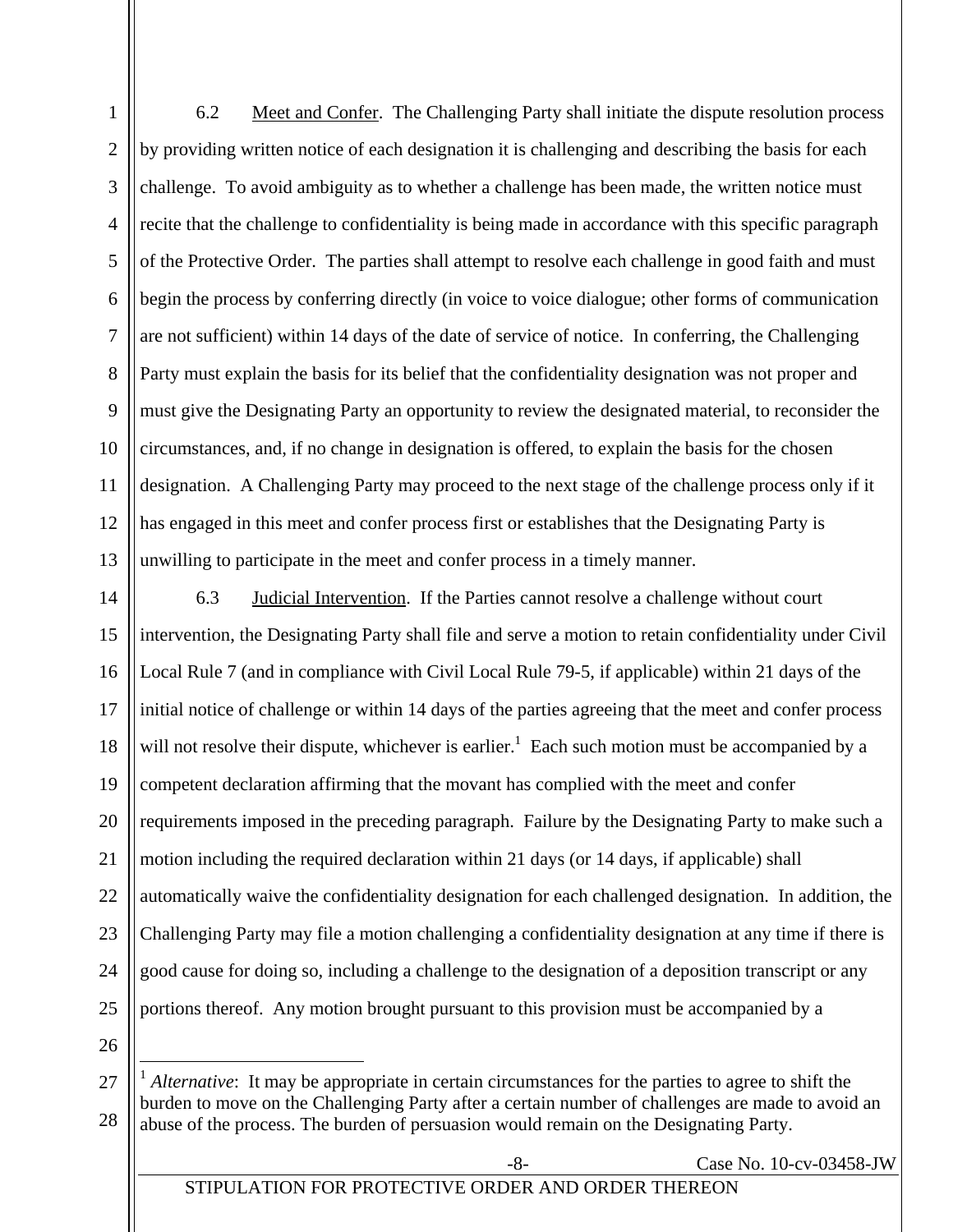competent declaration affirming that the movant has complied with the meet and confer requirements imposed by the preceding paragraph.

The burden of persuasion in any such challenge proceeding shall be on the Designating Party. Frivolous challenges and those made for an improper purpose (e.g., to harass or impose unnecessary expenses and burdens on other parties) may expose the Challenging Party to sanctions. Unless the Designating Party has waived the confidentiality designation by failing to file a motion to retain confidentiality as described above, all parties shall continue to afford the material in question the level of protection to which it is entitled under the Producing Party's designation until the court rules on the challenge.

10

1

 $\mathfrak{D}$ 

3

4

5

6

7

8

9

## 7. ACCESS TO AND USE OF PROTECTED MATERIAL

11 12 13 14 15 16 7.1 Basic Principles. A Receiving Party may use Protected Material that is disclosed or produced by another Party or by a Non-Party in connection with this case only for prosecuting, defending, or attempting to settle this litigation. Such Protected Material may be disclosed only to the categories of persons and under the conditions described in this Order. When the litigation has been terminated, a Receiving Party must comply with the provisions of section 15 below (FINAL DISPOSITION).

17 18 Protected Material must be stored and maintained by a Receiving Party at a location and in a secure manner<sup>2</sup> that ensures that access is limited to the persons authorized under this Order.

19 20 21 7.2 Disclosure of "CONFIDENTIAL" Information or Items. Unless otherwise ordered by the court or permitted in writing by the Designating Party, a Receiving Party may disclose any information or item designated "CONFIDENTIAL" only to:

22 23 24 25 (a) the Receiving Party's Outside Counsel of Record in this action, as well as employees of said Outside Counsel of Record to whom it is reasonably necessary to disclose the information for this litigation and who have signed the "Acknowledgment and Agreement to Be Bound" that is attached hereto as Exhibit A:

26

<sup>27</sup>

<sup>28</sup> <sup>2</sup> It may be appropriate under certain circumstances to require the Receiving Party to store any electronic Protected Material in password-protected form.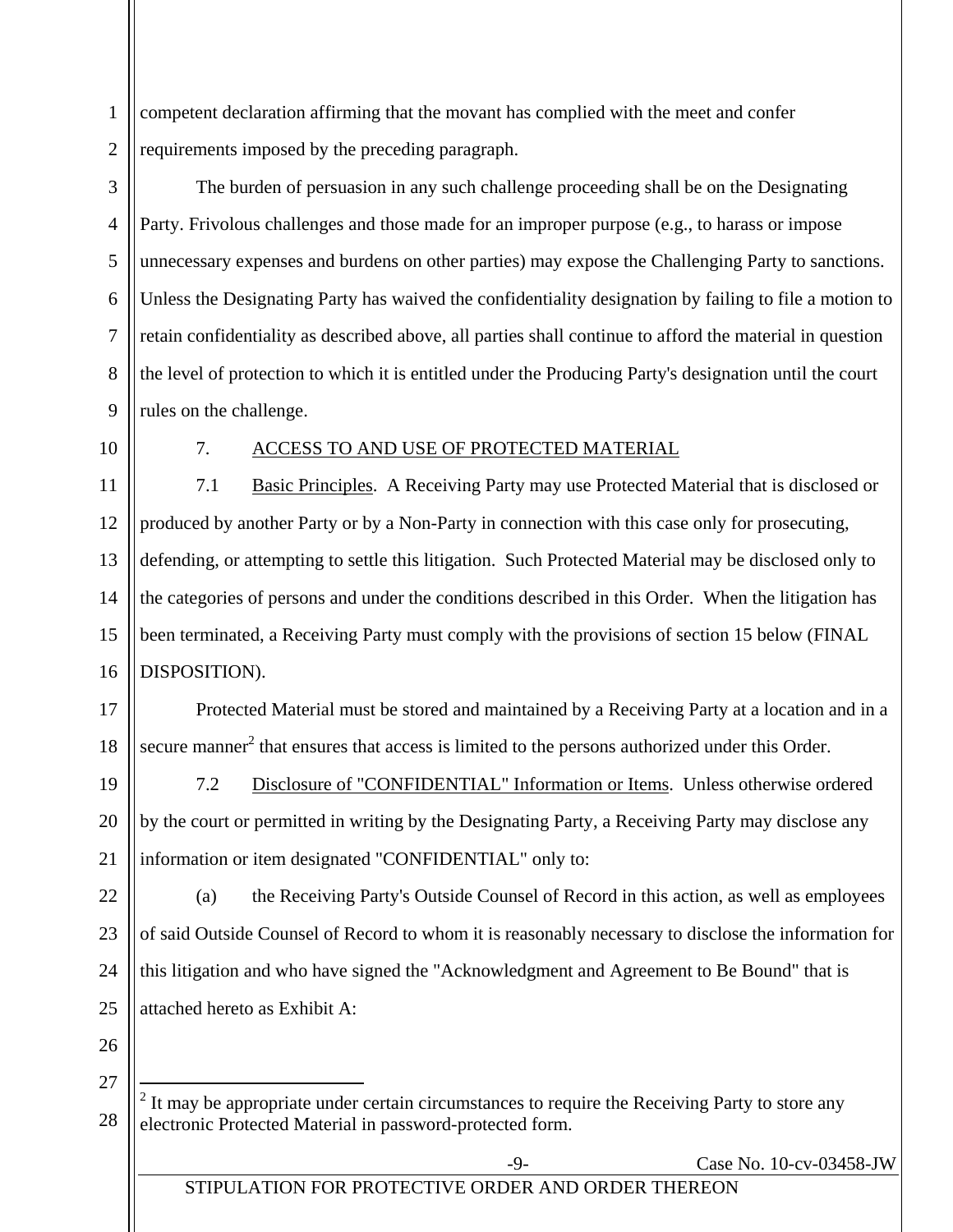(b) the officers, directors, and employees (including House Counsel) of the Receiving Party to whom disclosure is reasonably necessary for this litigation and who have signed the "Acknowledgment and Agreement to Be Bound" (Exhibit A);

(c) Experts (as defined in this Order) of the Receiving Party to whom disclosure is reasonably necessary for this litigation and who have signed the "Acknowledgment and Agreement to Be Bound" (Exhibit A);

7

1

 $\mathfrak{D}$ 

3

4

5

6

(d) the court and its personnel;

8 9 10 (e) court reporters and their staff, professional jury or trial consultants, and Professional Vendors to whom disclosure is reasonably necessary for this litigation and who have signed the "Acknowledgment and Agreement to Be Bound" (Exhibit A);

11

12 13 14 15 16 (f) during their depositions, witnesses in the action to whom disclosure is reasonably necessary and who have signed the "Acknowledgment and Agreement to Be Bound" (Exhibit A), unless otherwise agreed by the Designating Party or ordered by the court. Pages of transcribed deposition testimony or exhibits to depositions that reveal Protected Material must be separately bound by the court reporter and may not be disclosed to anyone except as permitted under this Stipulated Protective Order.

17 18 (g) the author or recipient of a document containing the information or a custodian or other person who otherwise possessed or knew the information.

19 20 21 22 7.3 Disclosure of "HIGHLY CONFIDENTIAL — ATTORNEYS' EYES ONLY" Information or Items. Unless otherwise ordered by the court or permitted in writing by the Designating Party, a Receiving Party may disclose any information or item designated "HIGHLY CONFIDENTIAL —ATTORNEYS' EYES ONLY:"

23 24 25 26 (a) the Receiving Party's Outside Counsel of Record in this action, as well as employees of said Outside Counsel of Record to whom it is reasonably necessary to disclose the information for this litigation and who have signed the "Acknowledgment and Agreement to Be Bound" that is attached hereto as Exhibit A;

27 28

-10- Case No. 10-cv-03458-JW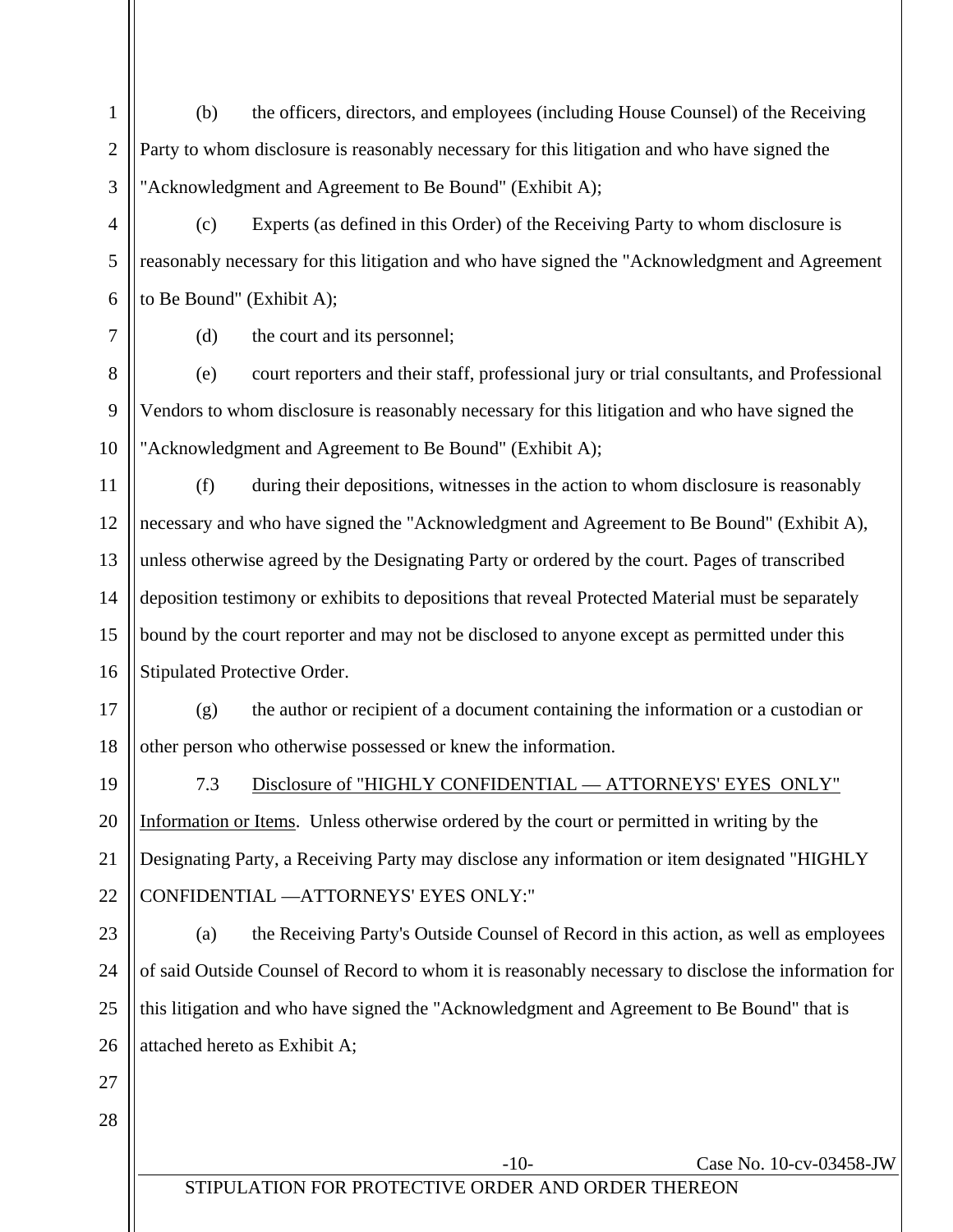-11- Case No. 10-cv-03458-JW STIPULATION FOR PROTECTIVE ORDER AND ORDER THEREON 1  $\mathfrak{D}$ 3 4 5 6 7 8 9 10 11 12 13 14 15 16 17 18 19 20 21 22 23 24 25 26 27 28 (b) Experts of the Receiving Party (1) to whom disclosure is reasonably necessary for this litigation, (2) who have signed the "Acknowledgment and Agreement to Be Bound" (Exhibit A), and (3) as to whom the procedures set forth in paragraph  $7.4(a)(2)$ , below, have been followed]; (c) the court and its personnel; (d) court reporters and their staff, professional jury or trial consultants,5 and Professional Vendors to whom disclosure is reasonably necessary for this litigation and who have signed the "Acknowledgment and Agreement to Be Bound" (Exhibit A); and (e) the author or recipient of a document containing the information or a custodian or other person who otherwise possessed or knew the information. 7.4 Procedures for Approving or Objecting to Disclosure of "HIGHLY CONFIDENTIAL — ATTORNEYS' EYES ONLY" Information or Items to Experts. (a) Unless otherwise ordered by the court or agreed to in writing by the Designating Party, a Party that seeks to disclose to an Expert (as defined in this Order) any information or item that has been designated "HIGHLY CONFIDENTIAL — ATTORNEYS' EYES ONLY" pursuant to paragraph 7.3(c) first must make a written request to the Designating Party that (1) identifies the general categories of "HIGHLY CONFIDENTIAL — ATTORNEYS' EYES ONLY" information that the Receiving Party seeks permission to disclose to the Expert, (2) sets forth the full name of the Expert and the city and state of his or her primary residence, (3) attaches a copy of the Expert's current resume, (4) identifies the Expert's current employer(s), (5) identifies each person or entity from whom the Expert has received compensation or funding for work in his or her areas of expertise or to whom the expert has provided professional services, including in connection with a litigation, at any time during the preceding five years<sup>3</sup>, and (6) identifies (by name and number of the case, filing date, and location of court) any litigation in connection with which the Expert has offered  $\overline{a}$ 3 If the Expert believes any of this information is subject to a confidentiality obligation to a thirdparty, then the Expert should provide whatever information the Expert believes can be disclosed without violating any confidentiality agreements, and the Party seeking to disclose to the Expert shall be available to meet and confer with the Designating Party regarding any such engagement.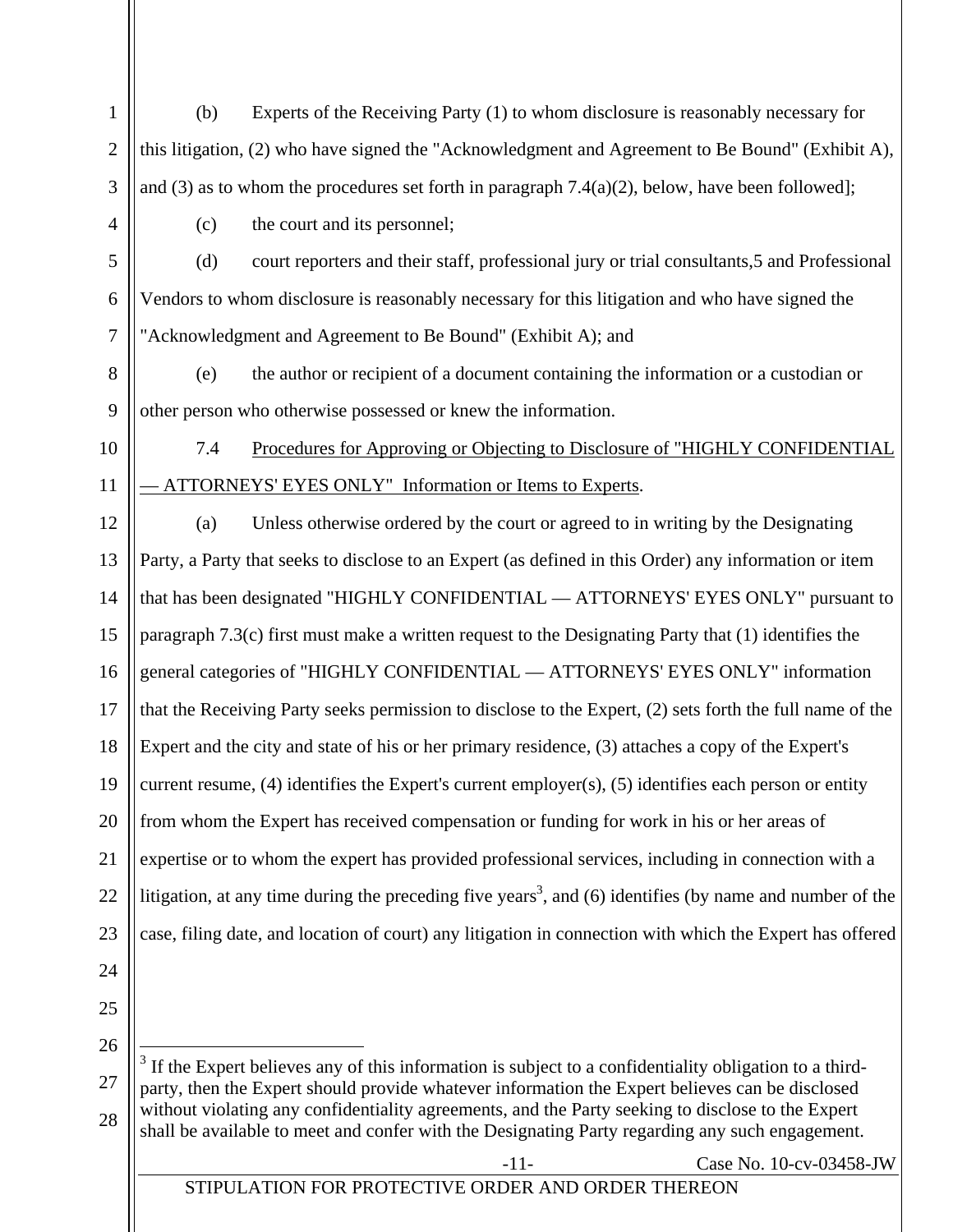expert testimony, including through a declaration, report, or testimony at a deposition or trial, during the preceding five years. $4$ 

(b) A Party that makes a request and provides the information specified in the preceding respective paragraph may disclose the subject Protected Material to the identified Expert unless, within 14 days of delivering the request, the Party receives a written objection from the Designating Party. Any such objection must set forth in detail the grounds on which it is based.

7 8 9 10 11 12 13 14 15 16 17 (c) A Party that receives a timely written objection must meet and confer with the Designating Party (through direct voice to voice dialogue) to try to resolve the matter by agreement within seven days of the written objection. If no agreement is reached, the Party seeking to make the disclosure to the Expert may file a motion as provided in Civil Local Rule 7 (and in compliance with Civil Local Rule 79-5, if applicable) seeking permission from the court to do so. Any such motion must describe the circumstances with specificity, set forth in detail the reasons why the disclosure to the Expert is reasonably necessary, assess the risk of harm that the disclosure would entail, and suggest any additional means that could be used to reduce that risk. In addition, any such motion must be accompanied by a competent declaration describing the parties' efforts to resolve the matter by agreement (i.e., the extent and the content of the meet and confer discussions) and setting forth the reasons advanced by the Designating Party for its refusal to approve the disclosure.

18 19 20 In any such proceeding, the Party opposing disclosure to the Expert shall bear the burden of proving that the risk of harm that the disclosure would entail (under the safeguards proposed) outweighs the Receiving Party's need to disclose the Protected Material to its Expert.

21

22

1

 $\overline{2}$ 

3

4

5

6

# 8. PROTECTED MATERIAL SUBPOENAED OR ORDERED PRODUCED IN OTHER LITIGATION

23 24 25 If a Party is served with a subpoena or a court order issued in other litigation that compels disclosure of any information or items designated in this action as "CONFIDENTIAL" or "HIGHLY CONFIDENTIAL — ATTORNEYS' EYES ONLY" that Party must:

26

1

27 28  $4$  It may be appropriate in certain circumstances to restrict the Expert from undertaking certain limited work prior. to the termination of the litigation that could foreseeably result in an improper use of the Designating Party's "HIGHLY CONFIDENTIAL — ATTORNEYS' EYES ONLY" information.

-12- Case No. 10-cv-03458-JW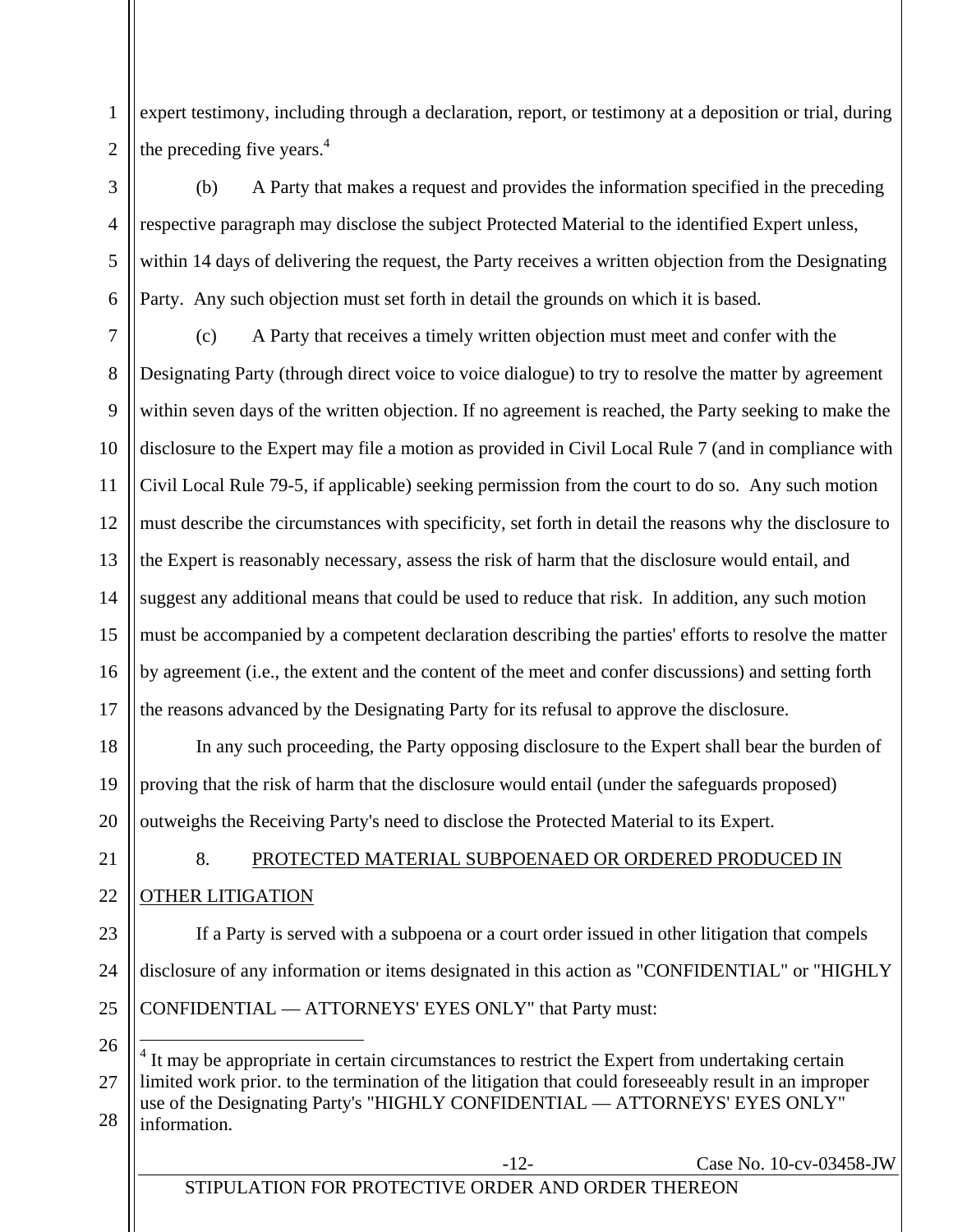(a) promptly notify in writing the Designating Party. Such notification shall include a copy of the subpoena or court order;

(b) promptly notify in writing the party who caused the subpoena or order to issue in the other litigation that some or all of the material covered by the subpoena or order is subject to this Protective Order. Such notification shall include a copy of this Stipulated Protective Order; and

6 7 (c) cooperate with respect to all reasonable procedures sought to be pursued by the Designating Party whose Protected Material may be affected.<sup>5</sup>

8 9 10 11 12 13 14 15 If the Designating Party timely seeks a protective order, the Party served with the subpoena or court order shall not produce any information designated in this action as "CONFIDENTIAL" or "HIGHLY CONFIDENTIAL — ATTORNEYS' EYES ONLY" before a determination by the court from which the subpoena or order issued, unless the Party has obtained the Designating Party's permission. The Designating Party shall bear the burden and expense of seeking protection in that court of its confidential material — and nothing in these provisions should be construed as authorizing or encouraging a Receiving Party in this action to disobey a lawful directive from another court.

16 17 9. A NON-PARTY'S PROTECTED MATERIAL SOUGHT TO BE PRODUCED IN THIS LITIGATION

18 19 20 21 22 (a) The terms of this Order are applicable to information produced by a Non-Party in this action and designated as "CONFIDENTIAL" or "HIGHLY CONFIDENTIAL —ATTORNEYS' EYES ONLY." Such information produced by Non-Parties in connection with this litigation is protected by the remedies and relief provided by this Order. Nothing in these provisions should be construed as prohibiting a Non-Party from seeking additional protections.

23 24 25 (b) In the event that a Party is required, by a valid discovery request, to produce a Non-Party's confidential information in its possession, and the Party is subject to an agreement with the Non-Party not to produce the Non-Party's confidential information, then the Party shall:

26

 $\overline{a}$ 

1

 $\overline{2}$ 

3

4

5

27

<sup>28</sup>  $<sup>5</sup>$  The purpose of imposing these duties is to alert the interested parties to the existence of this</sup> Protective Order and to afford the Designating Party in this case an opportunity to try to protect its confidentiality interests in the court from which the subpoena or order issues.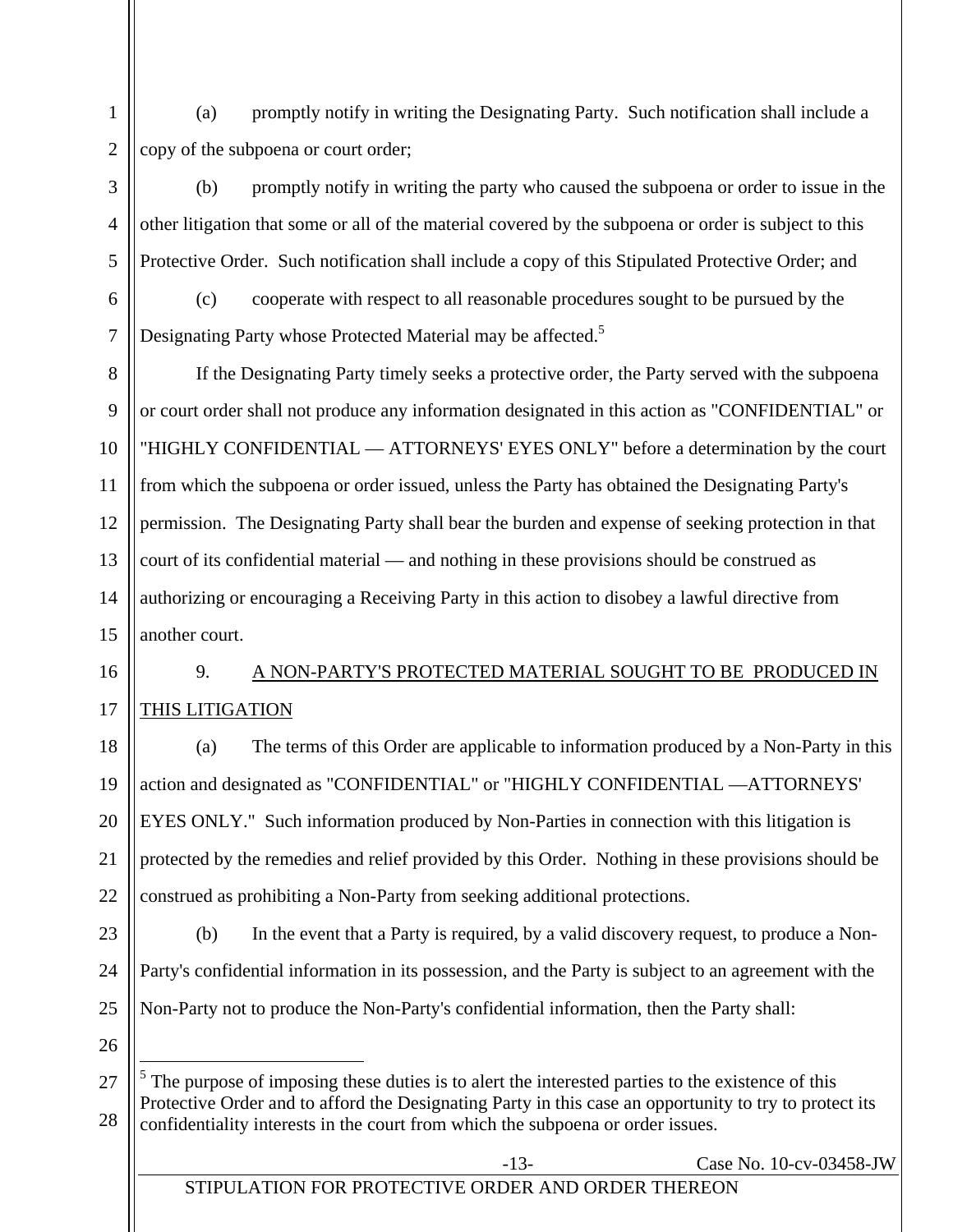1. promptly notify in writing the Requesting Party and the Non-Party that some or all of the information requested is subject to a confidentiality agreement with a Non-Party;

2. promptly provide the Non-Party with a copy of the Stipulated Protective Order in this litigation, the relevant discovery request(s), and a reasonably specific description of the information requested; and

1

 $\overline{2}$ 

3

4

5

6

3. make the information requested available for inspection by the Non-Party.

7 8 9 10 11 12 13 (c) if the Non-Party fails to object or seek a protective order from this court within 14 days of receiving the notice and accompanying information, the Receiving Party may produce the Non-Party's confidential information responsive to the discovery request. If the Non-Party timely seeks a protective order, the Receiving Party shall not produce any information in its possession or control that is subject to the confidentiality agreement with the Non-Party before a determination by the court.<sup>6</sup> Absent a court order to the contrary, the Non-Party shall bear the burden and expense of seeking protection in this court of its Protected Material.

14

## 10. UNAUTHORIZED DISCLOSURE OF PROTECTED MATERIAL

15 16 17 18 19 20 21 If a Receiving Party learns that, by inadvertence or otherwise, it has disclosed Protected Material to any person or in any circumstance not authorized under this Stipulated Protective Order, the Receiving Party must immediately (a) notify in writing the Designating Party of the unauthorized disclosures, (b) use its best efforts to retrieve all unauthorized copies of the Protected Material, (c) inform the person or persons to whom unauthorized disclosures were made of all the terms of this Order, and (d) request such person or persons to execute the "Acknowledgment and Agreement to Be Bound" that is attached hereto as Exhibit A.

22

## 11. INADVERTENT PRODUCTION OF PRIVILEGED OR OTHERWISE

#### 23 PROTECTED MATERIAL

24 25 When a Producing Party gives notice to Receiving Parties that certain inadvertently produced material is subject to a claim of privilege or other protection, the obligations of the Receiving Parties

26

 $\overline{a}$ 

27 28  $6$  The purpose of this provision is to alert the interested parties to the existence of confidentiality rights of a Non-Party and to afford the Non-Party an opportunity to protect its confidentiality interests in this court.

-14- Case No. 10-cv-03458-JW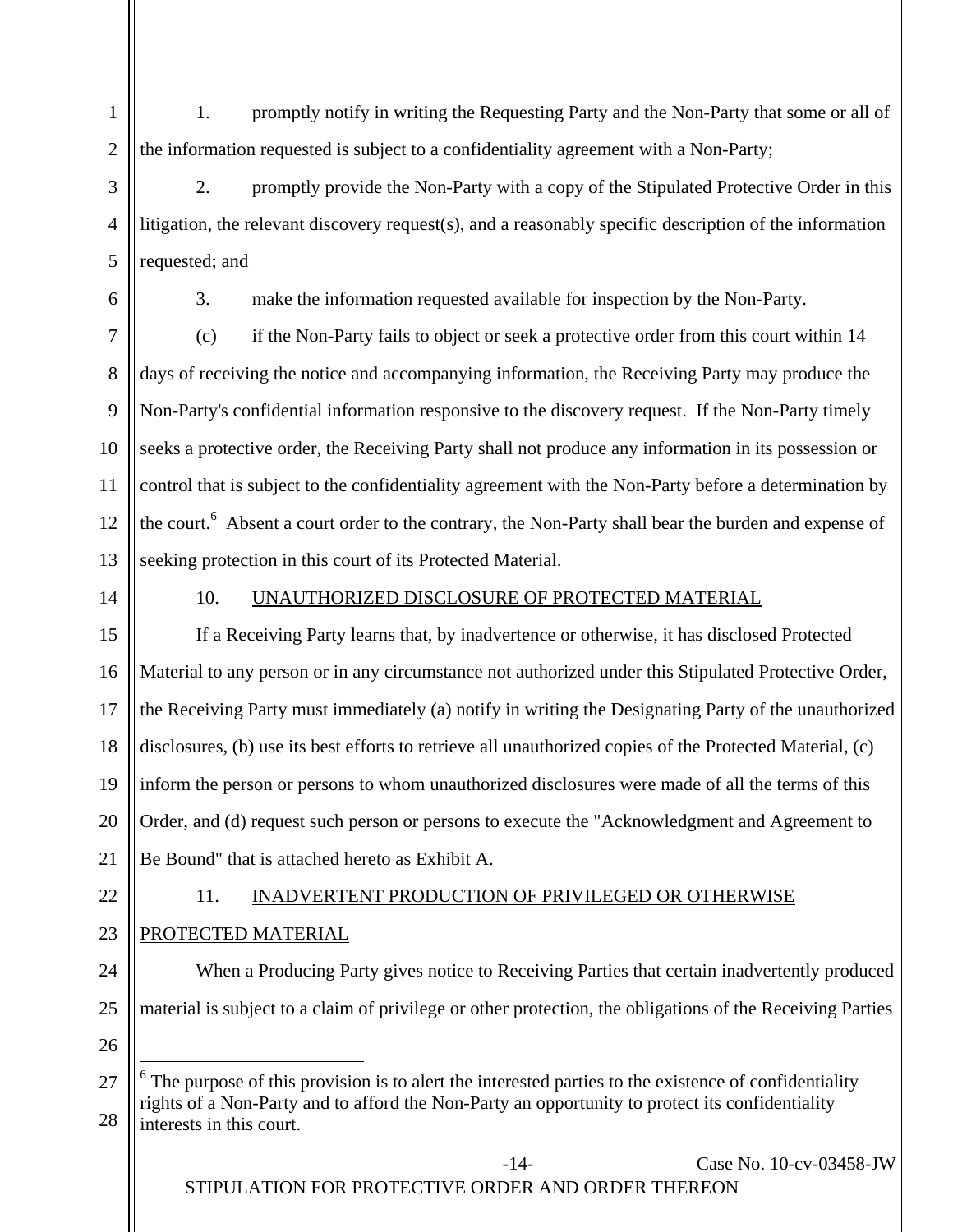1  $\mathfrak{D}$ 3 4 5 6 are those set forth in Federal Rule of Civil Procedure 26(b)(5)(B). This provision is not intended to modify whatever procedure may be established in an e-discovery order that provides for production without prior privilege review. Pursuant to Federal Rule of Evidence 502(d) and (e), insofar as the parties reach an agreement on the effect of disclosure of a communication or information covered by the attorney-client privilege or work product protection, the parties may incorporate their agreement in the stipulated protective order submitted to the court.

7

## 12. MISCELLANEOUS

8 9 12.1 Right to Further Relief. Nothing in this Order abridges the right of any person to seek its modification by the court in the future.

10 11 12 13 14 12.2 Right to Assert Other Objections. By stipulating to the entry of this Protective Order no Party waives any right it otherwise would have to object to disclosing or producing any information or item on any ground not addressed in this Stipulated Protective Order. Similarly, no Party waives any right to object on any ground to use in evidence of any of the material covered by this Protective Order.

15 16 17 18 19 20 21 22 23 24 25 12.3 Filing Protected Material. Without written permission from the Designating Party or a court order secured after appropriate notice to all interested persons, a Party may not file in the public record in this action any Protected Material. A Party that seeks to file under seal any Protected Material must comply with Civil Local Rule 79-5. Protected Material may only be filed under seal pursuant to a court order authorizing the sealing of the specific Protected Material at issue. Pursuant to Civil Local Rule 79-5, a sealing order will issue only upon a request establishing that the Protected Material at issue is privileged, protectable as a trade secret, or otherwise entitled to protection under the law. If a Receiving Party's request to file Protected Material under seal pursuant to Civil Local Rule 79-5(d) is denied by the court, then the Receiving Party may file the Protected Material in the public record pursuant to Civil Local Rule 79-5(e) unless otherwise instructed by the court.

26

## 13. FINAL DISPOSITION

27 28 Within 60 days after the final disposition of this action, as defined in paragraph 4, each Receiving Party must return all Protected Material to the Producing Party or destroy such material.

-15- Case No. 10-cv-03458-JW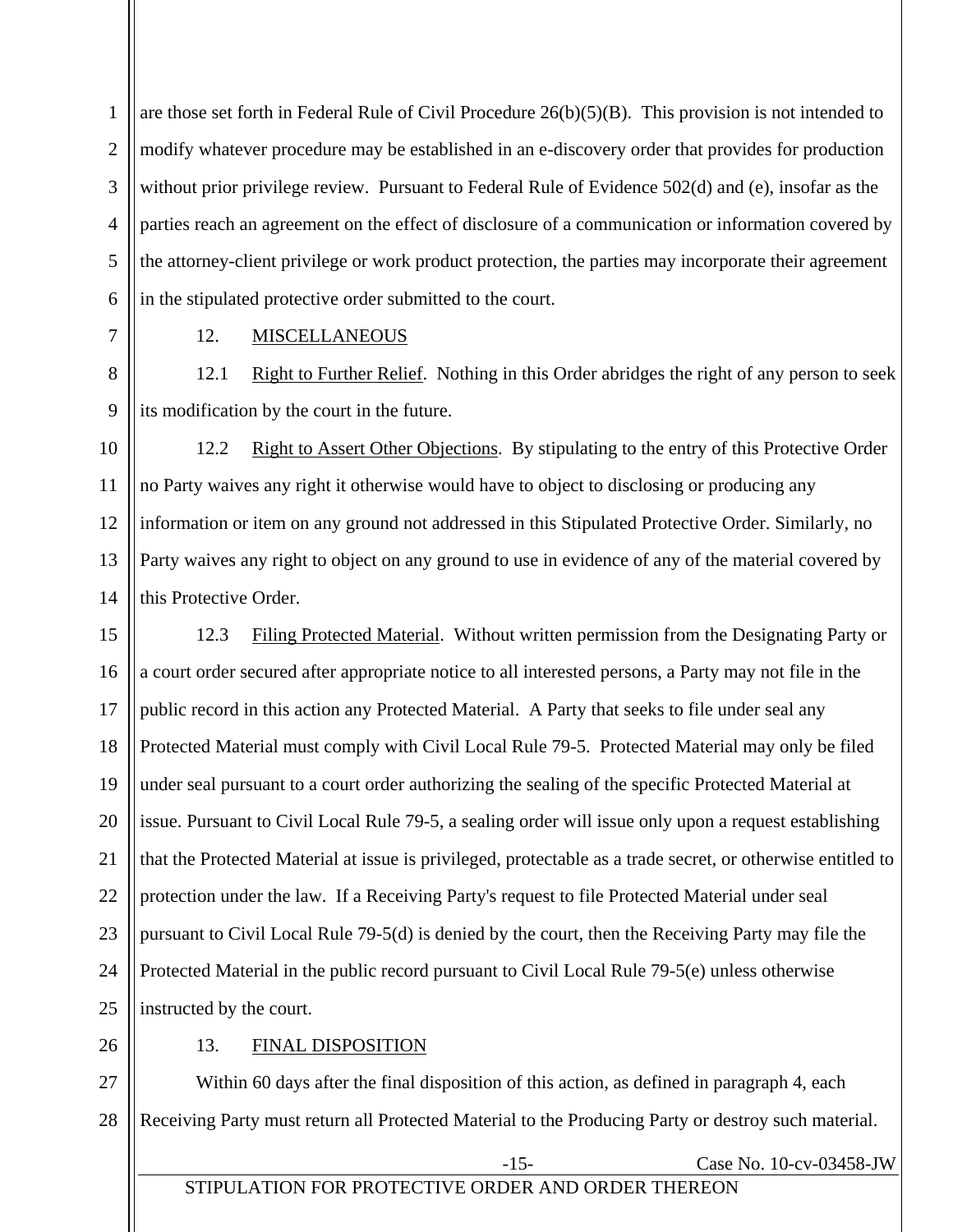| 1              | As used in this subdivision, "all Protected Material" includes all copies, abstracts, compilations,    |  |
|----------------|--------------------------------------------------------------------------------------------------------|--|
| $\overline{2}$ | summaries, and any other format reproducing or capturing any of the Protected Material. Whether        |  |
| 3              | the Protected Material is returned or destroyed, the Receiving Party must submit a written             |  |
| 4              | certification to the Producing Party (and, if not the same person or entity, to the Designating Party) |  |
| 5              | by the 60 day deadline that (1) identifies (by category, where appropriate) all the Protected Material |  |
| 6              | that was returned or destroyed and (2) affirms that the Receiving Party has not retained any copies,   |  |
| 7              | abstracts, compilations, summaries or any other format reproducing or capturing any of the Protected   |  |
| 8              | Material. Notwithstanding this provision, Counsel are entitled to retain an archival copy of all       |  |
| 9              | pleadings, motion papers, trial, deposition, and hearing transcripts, legal memoranda,                 |  |
| 10             | correspondence, deposition and trial exhibits, expert reports, attorney work product, and consultant   |  |
| 11             | and expert work product, even if such materials contain Protected Material. Any such archival copies   |  |
| 12             | that contain or constitute Protected Material remain subject to this Protective Order as set forth in  |  |
| 13             | Section 4 (DURATION).                                                                                  |  |
| 14             | WILSON TURNER KOSMO LLP<br>Dated:<br>March 11, 2011                                                    |  |
| 15             | By:<br>/s/ Jocelyn D. Hannah                                                                           |  |
| 16             | ROBIN A. WOFFORD<br><b>JOCELYN D. HANNAH</b>                                                           |  |
| 17             | <b>Attorneys for Defendant</b><br><b>EQUILON ENTERPRISES LLC</b>                                       |  |
| 18             |                                                                                                        |  |
|                | 19    Dated: March 11, 2011<br><b>BLEAU FOX, A.P.L.C.</b>                                              |  |
| 20             | /s/Thomas P. Bleau<br>By:                                                                              |  |
| 21             | <b>THOMAS P. BLEAU</b><br><b>MEGAN CHILDRESS</b>                                                       |  |
| 22             | Attorneys for Plaintiffs SHAHRIAR<br>ALMASI, et al.                                                    |  |
| 23             |                                                                                                        |  |
| 24             | PURSUANT TO STIPULATION, IT IS SO ORDERED.                                                             |  |
| 25             |                                                                                                        |  |
| 26             | By: Pare S. Aland<br>Dated: April 5, 2011                                                              |  |
| 27             | HONORABLE PAUL SINGH GREWAL<br>United States Magistrate Judge                                          |  |
| 28             |                                                                                                        |  |
|                | $-16-$<br>Case No. 10-cv-03458-JW                                                                      |  |
|                | STIPULATION FOR PROTECTIVE ORDER AND ORDER THEREON                                                     |  |
|                |                                                                                                        |  |

Ш